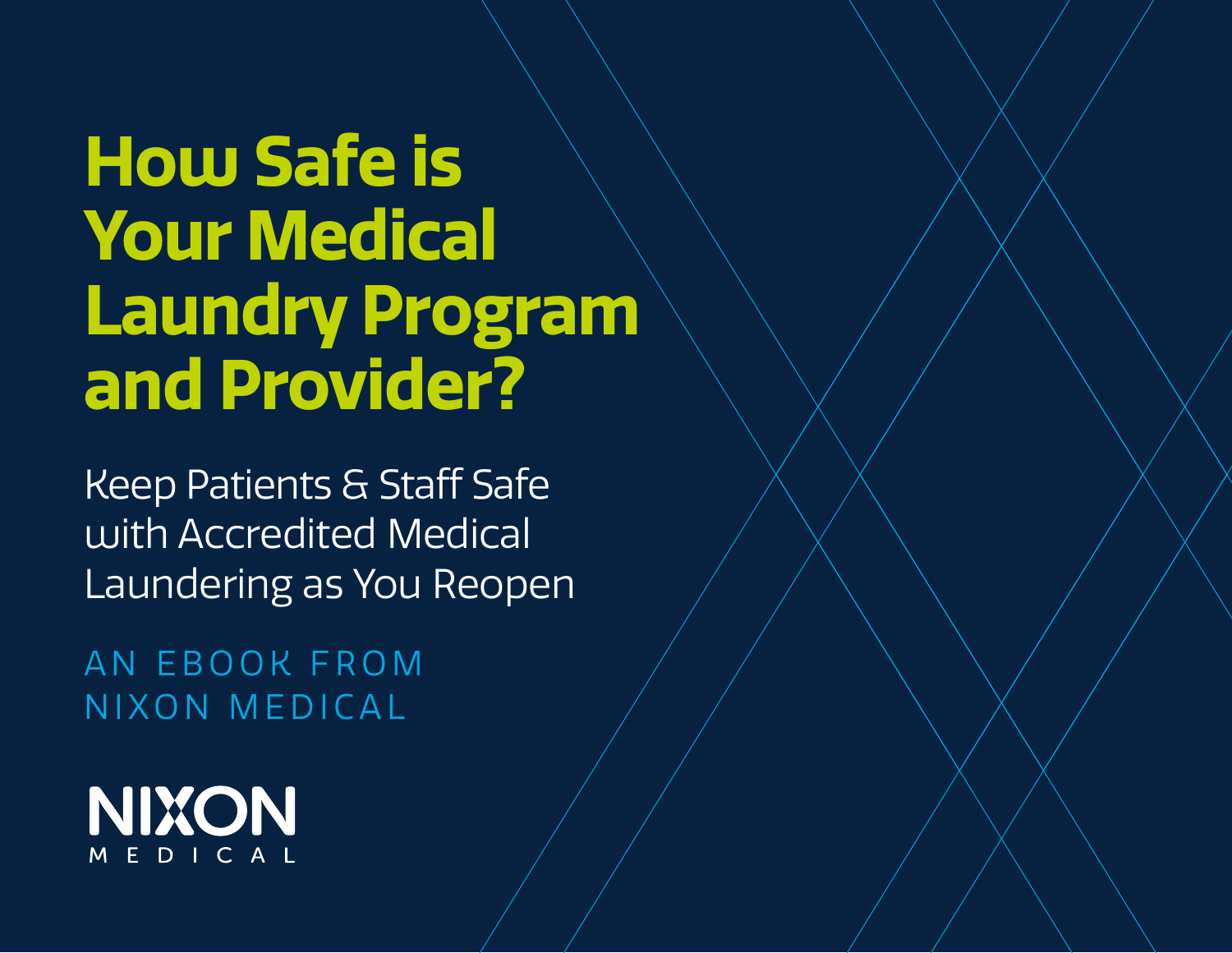### **Foreward**

The outbreak of the coronavirus (COVID-19) in the United States caused many non-urgent healthcare organizations and outpatient facilities to close their doors for months. Now, as the nation cautiously reopens, these organizations must assess their safety protocols to ensure the health and safety of patients and staff. Your reopening plan should center on two objectives:

**1** Putting the wellbeing of patients and staff first

Making patients and staff feel comfortable at your facility **2**

*When the first wave of this pandemic is behind us, the pent-up patient demand for surgical and procedural care may be immense, and healthcare organizations, physicians, and nurses must be prepared to meet this demand.*  **" "**

This joint quote from the Centers for Medicare and Medicaid Services (CMS), the U.S. Surgeon General, and many medical specialties, such as the American College of Surgeons and the American Society of Anesthesiologists, **urges outpatient centers to get organized prior to reopening and be diligent about formalizing safety protocols that will impact the wellbeing and comfort levels of staff and patients**.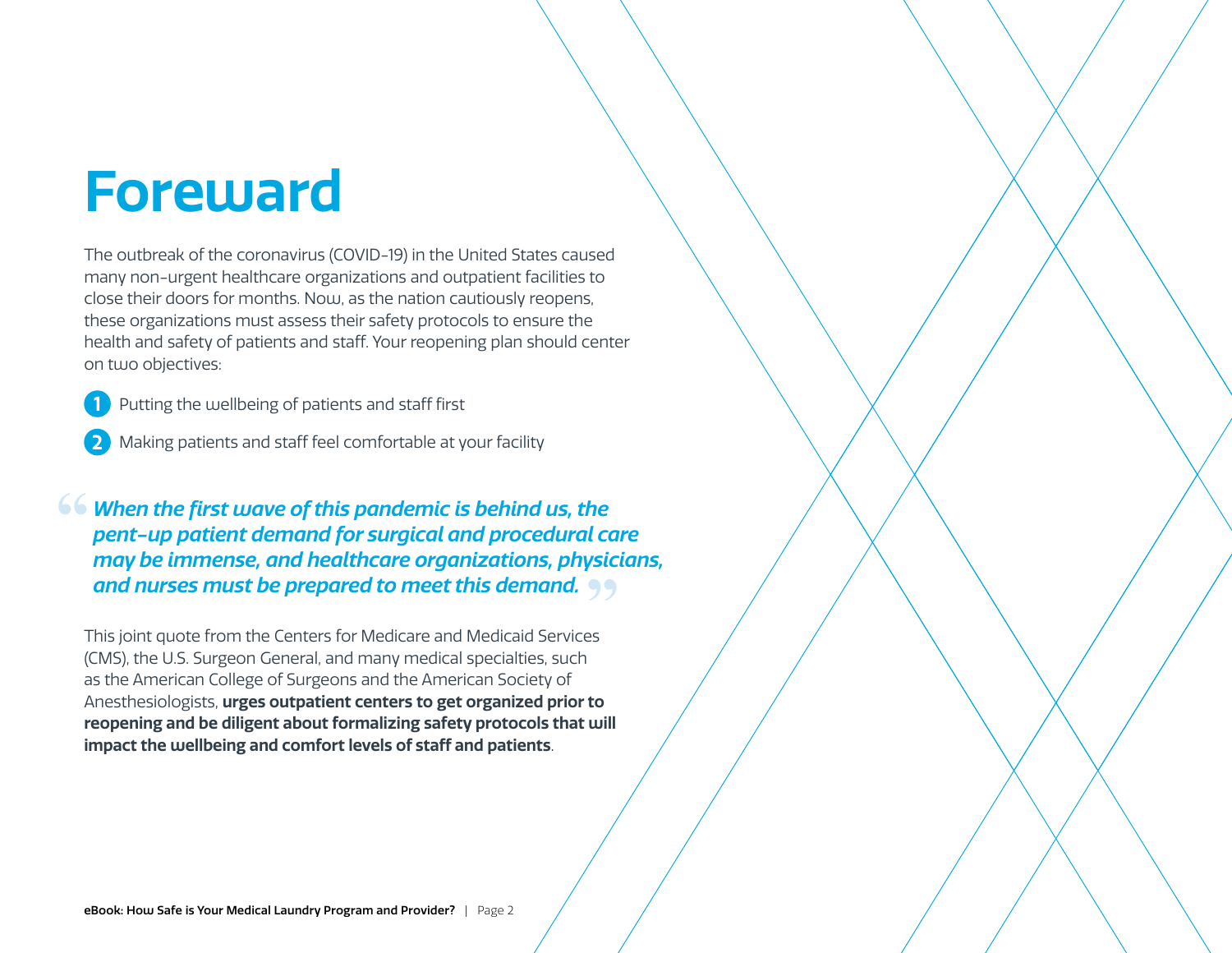## **What's Inside**

This eBook focuses on the safety protocols you should adhere to for medical apparel and linen laundering as you reopen and beyond.

Medical apparel and linens, like scrubs, patient gowns, sheets, blankets, and towels are necessary supplies for treating patients safely. However, these supplies are highly susceptible to cross-contamination and the spread of infectious outbreaks if not handled and laundered properly.

Use the contents of this eBook to assess your facility's laundering protocols and implement an accredited program that will keep your patients and staff safe.

#### **Common Medical Laundry Risks**

**HLAC-Accredited Laundry Services**

**Compliant Laundry Techniques**

**Inside Look at Medical Laundering**

**Contact-Free Laundry Services** 

**Laundry Vendor Safety Tips** 

**Summary and Key Takeaways**

**Does Your Program Meet These Protocols?** 

**About Nixon Medical**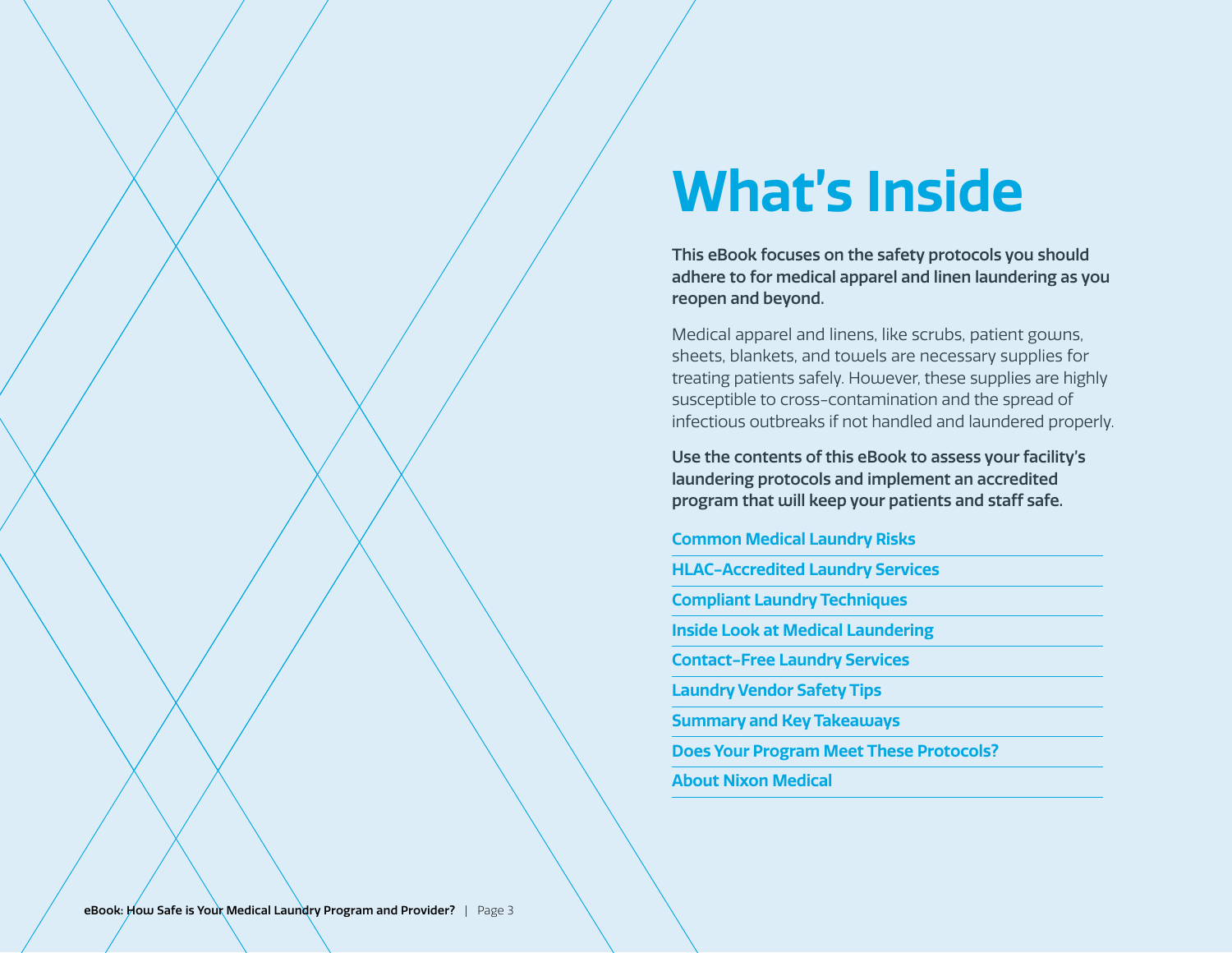### **Common Medical Laundry Risks**

Outpatient facilities have a choice when it comes to laundering their medical apparel and linens: operate an on-premise laundry facility or outsource the laundry to a vendor. While on-premise laundry is not recommended by the Healthcare Laundry Accreditation Council (HLAC), some healthcare facilities still choose this option which can pose challenges and risks if proper safety protocols are not adhered to.

#### **Risks of improper handling of medical laundry:**

- Exposing staff and patients to bloodborne pathogens and other hazards
- Spreading infectious diseases to staff, patients, and subsequent family members
- Risking cross-contamination between clean and soiled apparel and linens

#### Avoiding these high-risk scenarios for your patients and staff is not only important, but requires a comprehensive medical laundering program that carefully considers every precaution, including:

- Minimal handling of soiled apparel and linens
- Bagging of soiled linens in the location in which they are used
- Use of biohazard labeled containers at the location of use
- Use of plastic leak-proof bags for containment and transportation
- Use of labeling or color-coding to distinguish clean linens from soiled linens
- Proper holding of contaminated laundry bags to avoid accidental punctures
- Use of proper storage solutions for laundry inventory systems and storage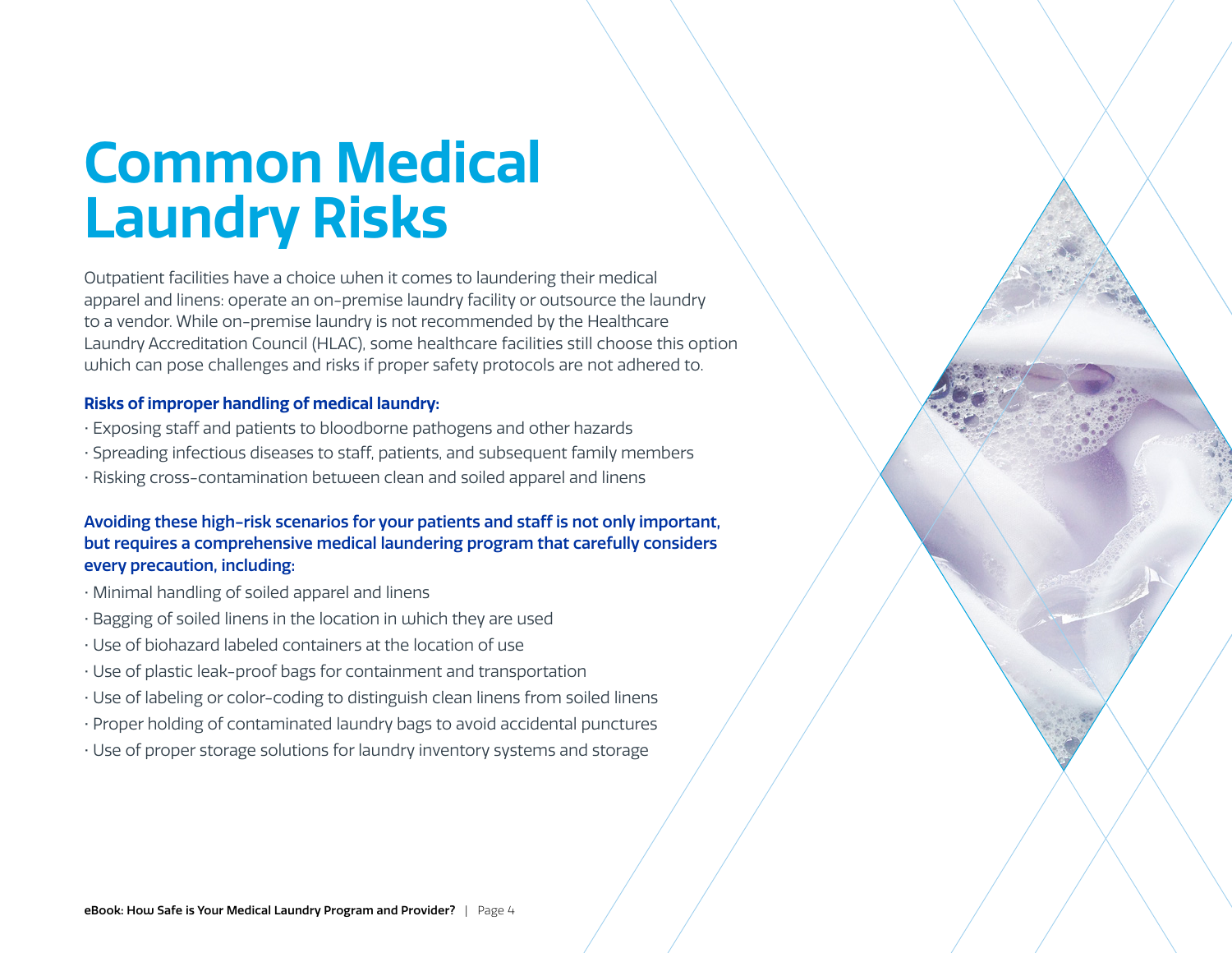## **HLAC-Accredited Laundry Services**



The Healthcare Laundry Accreditation Council (HLAC) is a nonprofit organization that inspects and accredits laundries that process reusable textiles for healthcare facilities.

#### **What it means to be HLAC-accredited:**

HLAC accreditation means that a laundry meets HLAC Accreditation Standards, which have been developed based on federal regulations and best industry practices. It affirms that a healthcare laundry organization has passed an inspection of its facility, policies, procedures, and training programs.

#### Why your facility should use an HLAC-accredited laundry service:

HLAC-accredited laundering means that soiled products are being laundered at an off-site accredited facility, and not taken home or laundered on-site.

- Meet CDC, OSHA, APIC, & Joint Commission Standards
- Eliminate risk of cross-contamination
- Use state-of-the-art laundering techniques
- Feature healthcare-specific facilities and delivery vehicles
- Provide your clinicians and patients with peace of mind
- Ensure maximum sanitation and safety of your apparel and linens

### **IS YOUR LAUNDRY SERVICE HLAC-ACCREDITED? YES NO**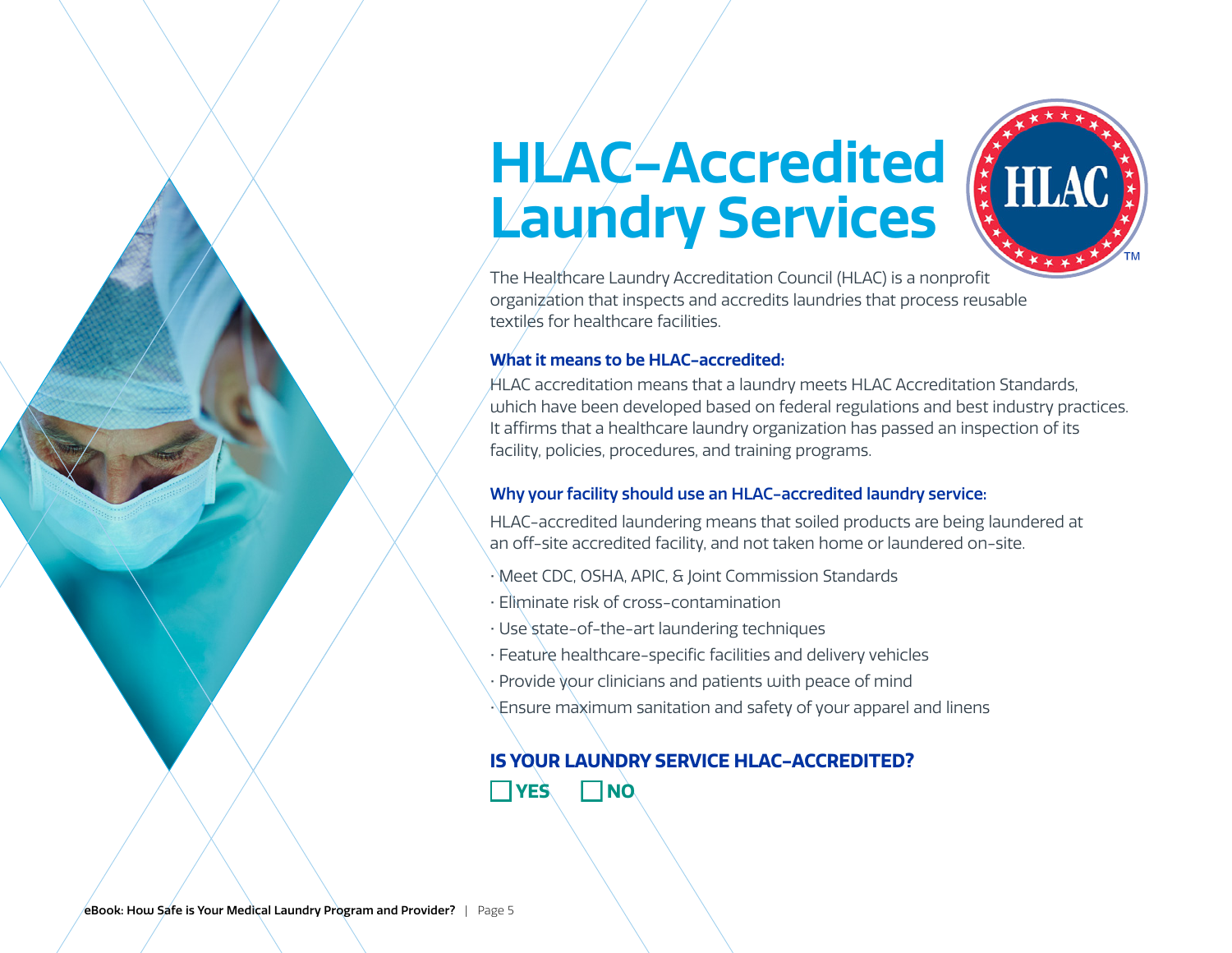### **Compliant Laundry Techniques**

Whether your laundry service is HLAC-accredited or not, it is important to follow compliant laundering techniques that meet requirements of the Occupational Safety and Health Administration (OSHA), the Centers for Disease Control and Prevention (CDC), and the Association for Professionals in Infection Control and Epidemiology (APIC).

#### **Compliant laundering techniques include:**

- Maintaining exposure control plans
- Meeting bloodborne pathogens requirements
- Enforcing facility cleaning policies and procedures
- Maintaining laundry facility statements
- Meeting specific laundering temperatures
- Utilizing specific wash formulas
- Meeting specific process times
- Maintaining titration reports
- Enforcing universal precautions requirements

#### **ARE YOU USING COMPLIANT LAUNDERING TECHNIQUES?**

 $\Box$ YES  $\Box$ NO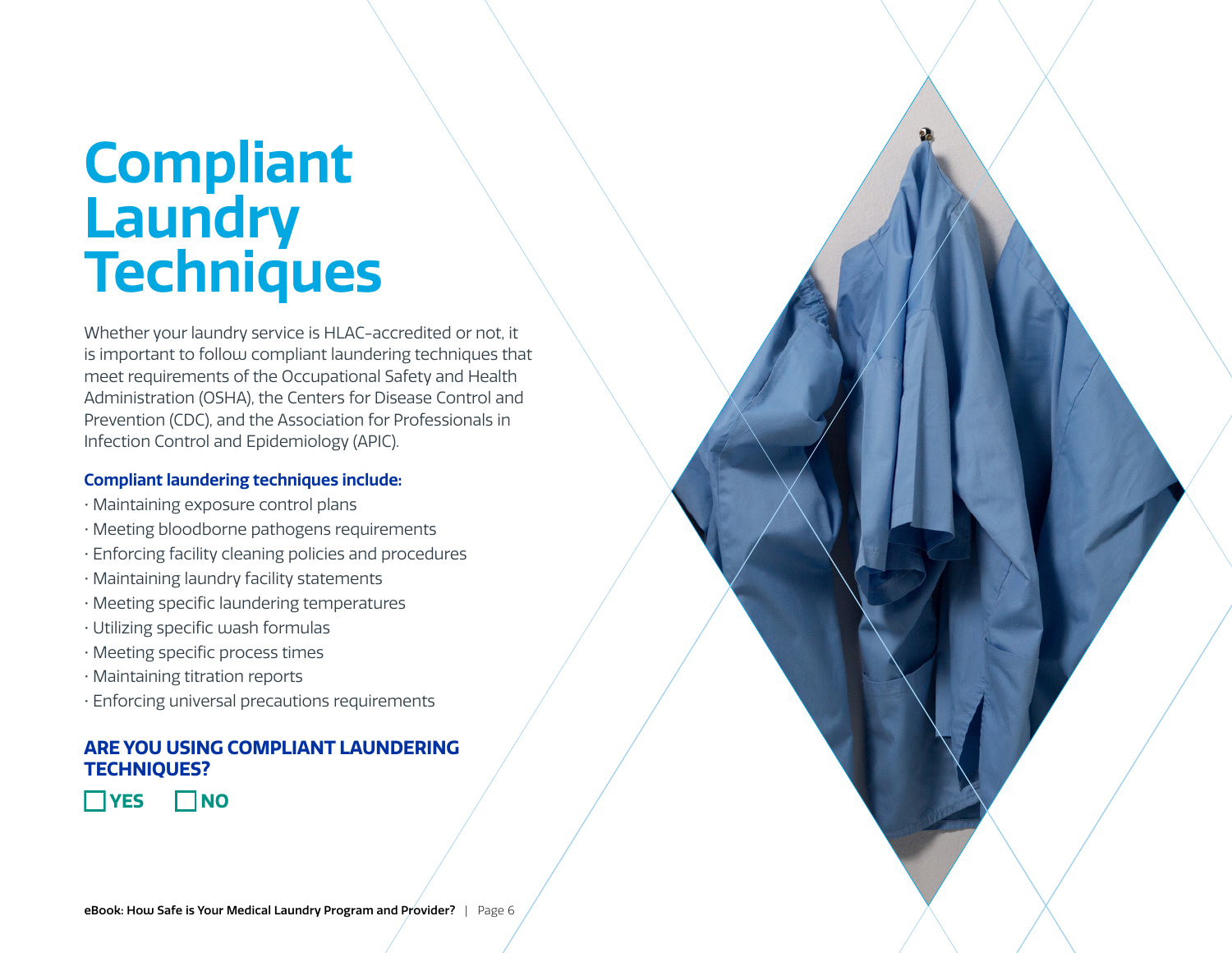## **Inside Look at Medical Laundering**

In this Diagram, you will see how an advanced medical laundering facility operates. The laundering workflow eliminates the risks of cross contamination through negative airflow and the physical separation of soiled and clean product in both the facility and delivery vehicles.



### **DOES YOUR LAUNDERING FACILITY FOLLOW THIS WORKFLOW? YES NO**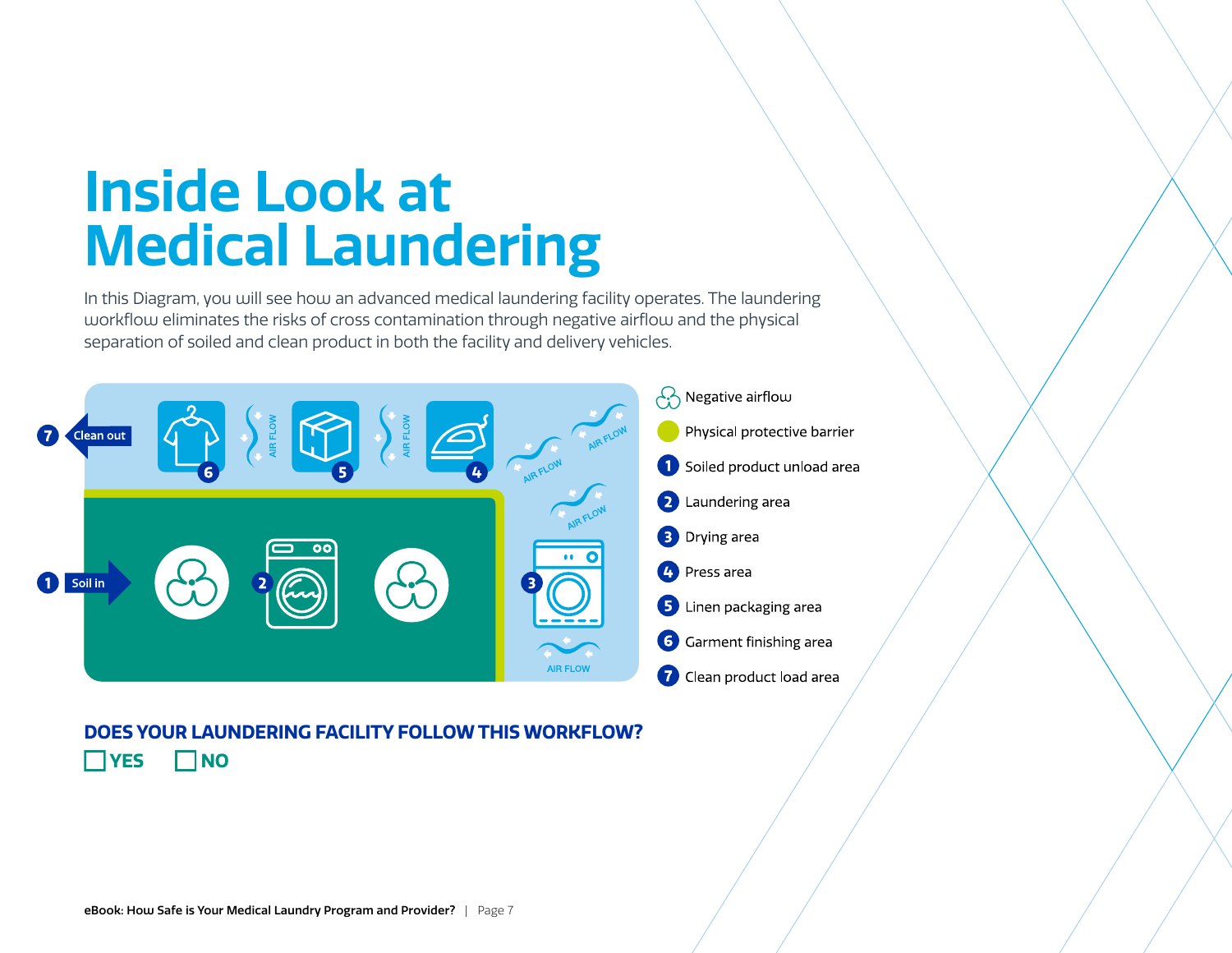

### **Contact-Free Laundry Services**

Laundry service vendors who come in and out of your facility to pick-up soiled apparel and linens, deliver and restock fresh ones, and manage your inventory should make changes to their protocols to limit touchpoints and exposure.

#### **How laundry vendors should practice contact-free service:**

- Enter through a side or back entrance
- $\sqrt{\frac{1}{2}}$  Contact you upon arrival and/or provide a specific arrival time to allow for preparation
- Keep products wrapped, including with heat-sealed packaging, for maximum sanitation
- Schedule inventory checks for when staff is off-site to avoid close contact
- Utilize technology or notes to flag questionable garments for future exchange
- Use your approved communication methods like Zoom, Skype, phone, and text

### **IS YOUR LAUNDRY SERVICE PRACTICING CONTACT-FREE SERVICE?**

 $\neg$  YES  $\neg$  NO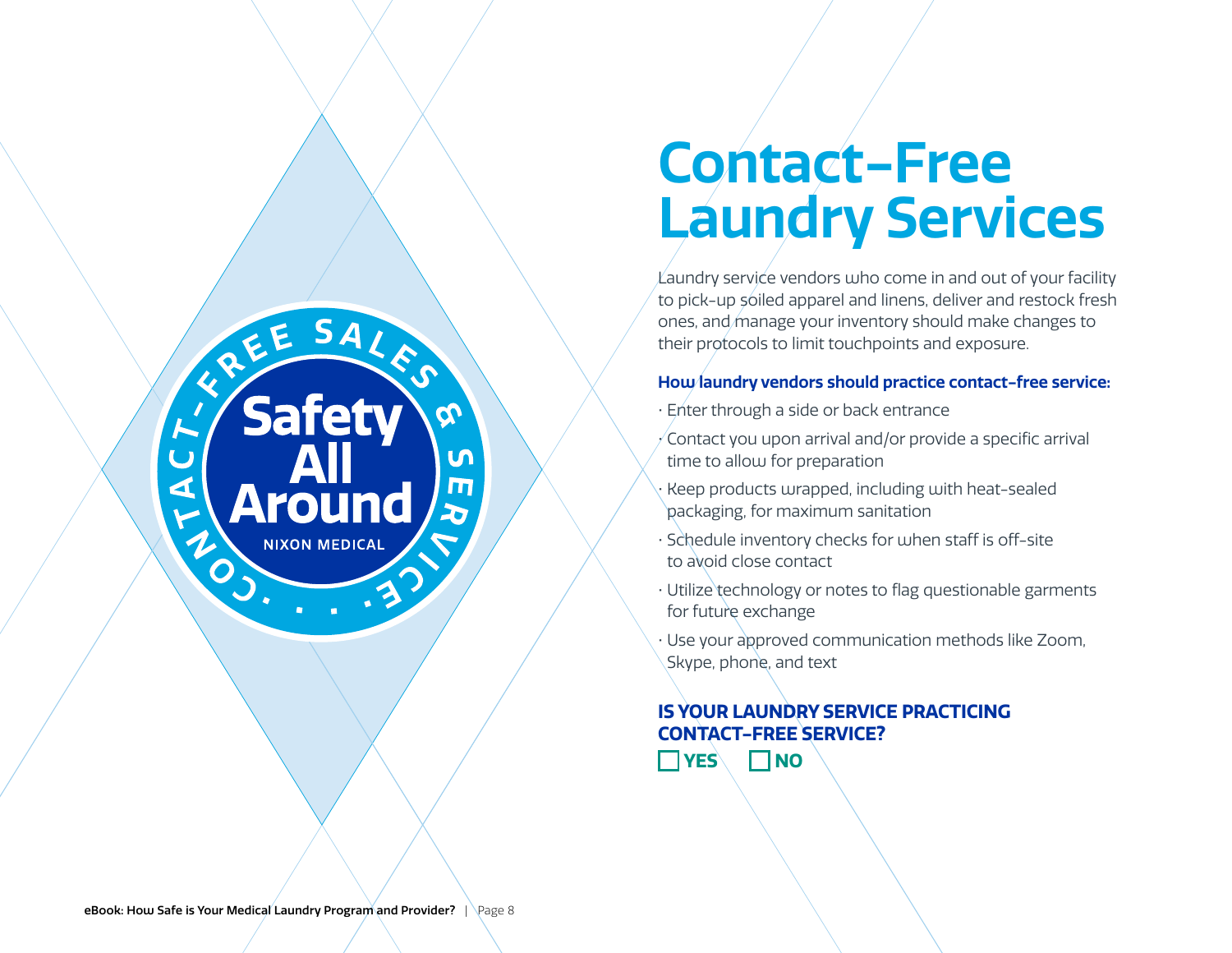## **Laundry Vendor Safety Tips**

While the nation's reopening indicates that the spread of COVID-19 has significantly decreased in your region, it is still important, to practice safety measures. Your staff, patients, and most importantly, vendors who are coming in and out of your facility, should practice social distancing and wear appropriate personal protective equipment.

#### **How you can implement these safety protocols:**

- Ask your vendors to screen the health of their mobile workforce each day
- Ensure your vendors treat all soiled items as though they are infected
- Discuss alternative delivery times with your vendors, such as after hours
- Require vendors to wash their hands upon arrival at your facility
- Reinforce social distancing and ensure they wear face masks and gloves
- Avoid signing hand-held PDAs or reusing pens to sign for deliveries

### **DO YOUR STAFF, PATIENTS, AND VENDORS KNOW TO DO THIS? NO**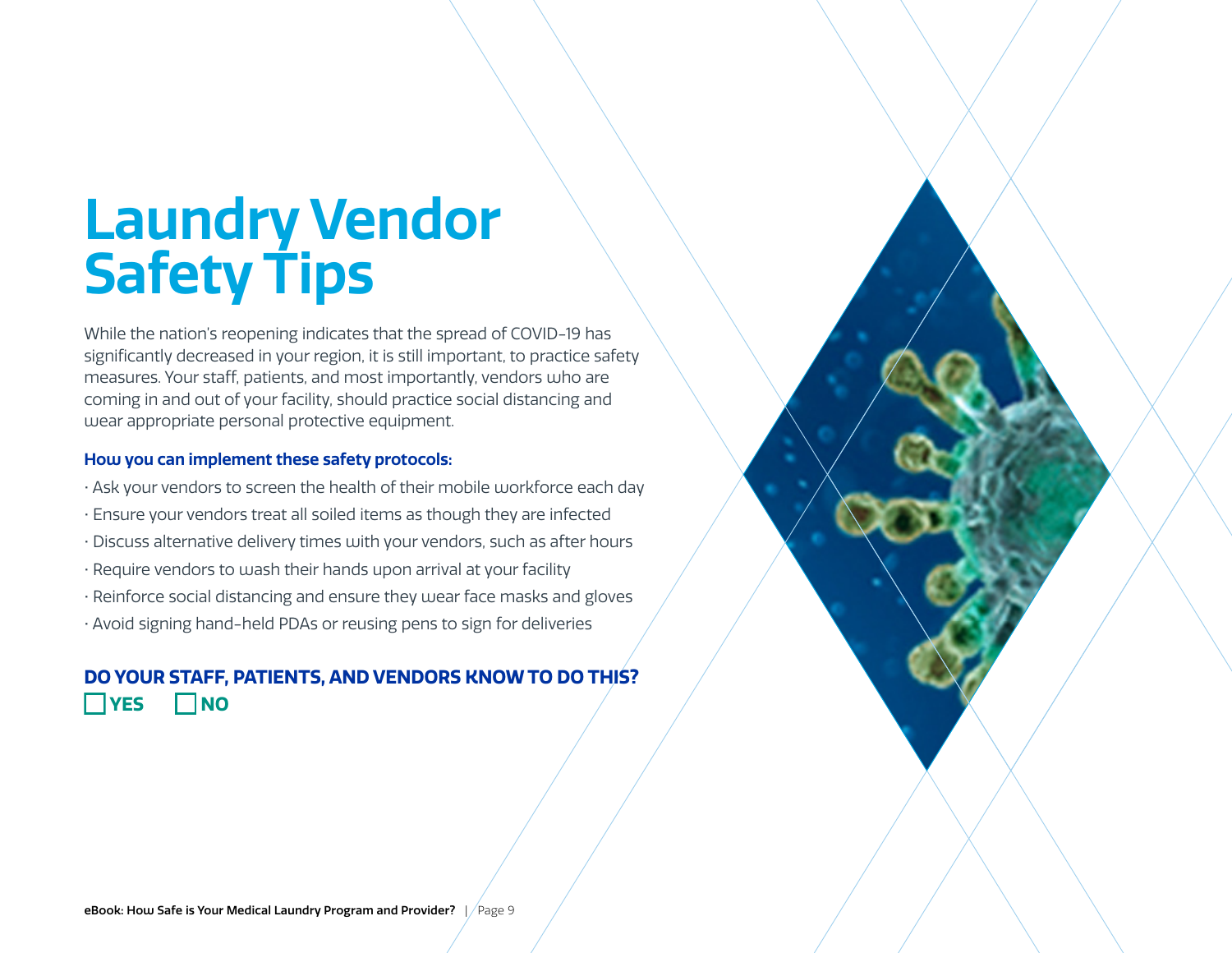### **Summary and Key Takeaways**

Non-urgent healthcare centers and outpatient facilities have a responsibility to implement every safety measure possible to support the wellbeing and comfort of patients and staff as they reopen. Proper medical laundering and safe service from vendors is tantamount to ensuring everyone's safety.

It is possible to avoid the common challenges of medical laundry that put your patients and staff at risk of being exposed to bloodborne pathogens, infectious diseases, and cross contamination.

HLAC-accredited laundering means soiled products are being laundered at an off-site accredited facility, and not taken home or laundered on-site, which could put people at risk.

Compliant laundry techniques meet the requirements of various institutions and consider many protocols, including water temperatures, formulas, process times, reporting, and more.

Contact-free service should be implemented by your laundry vendor to limit touchpoints and exposure to staff and patients.

Safety measures beyond contact-free service should be practiced by vendors who are coming in and out of your facility.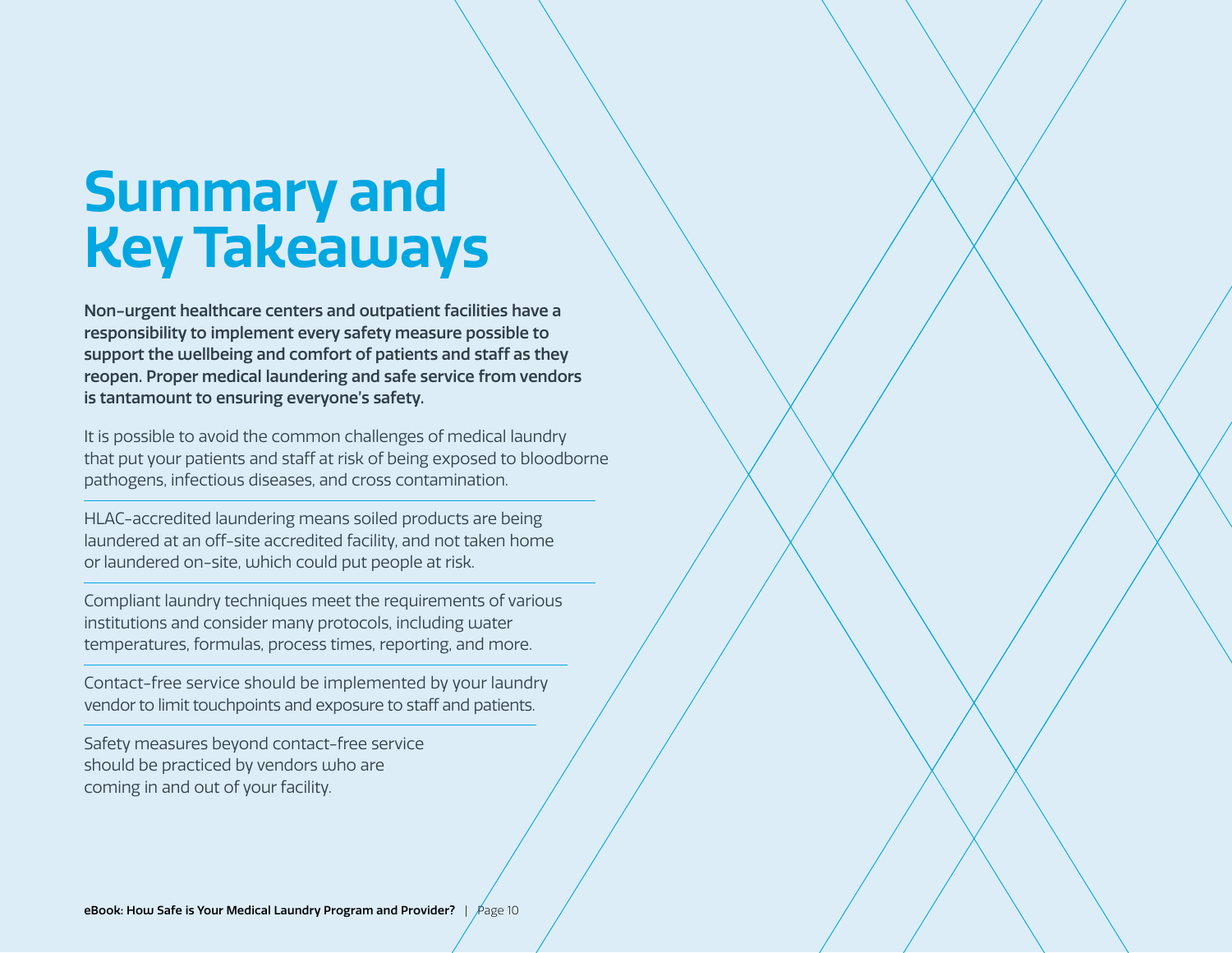### **Did You Answer Yes or No to Most of the Questions?**

If you answered NO to some or most of these questions, take time to learn about your options.

It is important that your medical laundry program meets the safety protocols discussed in this eBook as you reopen and do everything you can to support the wellbeing and comfort of your patients and staff.

### **We Can Help.**

Nixon Medical is a leading service provider of medical linens and apparel serving outpatient healthcare centers nationwide. We provide trusted medical apparel and linen rental services, HLAC-accredited laundering services, expert inventory management, and custom and reliable service.

We are proud of our **All About Service™** reputation, and now we are proud to be All About Safety too, implementing and optimizing all of the safety protocols discussed in this eBook.